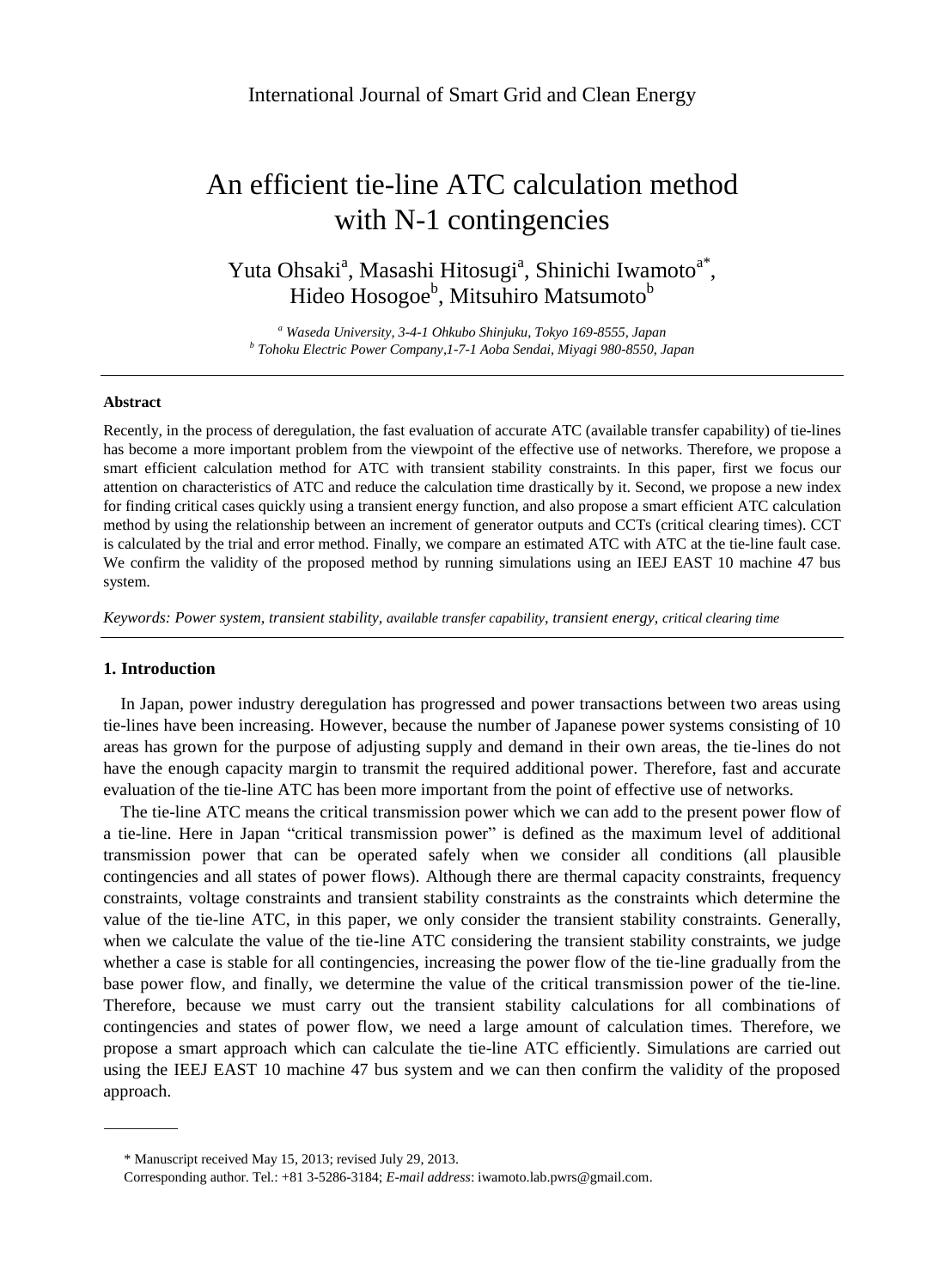

Fig. 1. EAST 10 machine 47 bus system [7]

# **2. Calculation of Tie-Line ATC**

## *2.1. Simulations*

In our simulations, we use the IEEJ EAST 10 machine 47 bus system shown in Fig. 1. In this paper we divide the system into Areas A and B as depicted in Fig. 1 and consider the transmission line which connects the two areas as the tie-line. Also, we take into account some of the assumptions for simplicity as follows:

- A) Change of power flow of the tie-line is carried out by increasing the output of a certain generator in Area A and decreasing the output of a certain generator in Area B, except for slack generator G3 in each case. Therefore, all together we have (3 machines  $\times$  6 machines = 18 combinations).
- B) Three phase to ground faults occur at buses. (Fault clearing is done by one circuit line opening of a double circuit line.)
- C) The simulation time is 4 [s]. The fault clearing time is 0.1 [s] considering the actual speed of circuit breakers. The criterion for stepping-out is  $\pm 180$  [deg] for the center of the inertia (COI) frame.

#### **3. Characteristics of ATC**

# *3.1. Influence of output-decreasing generators on ATC[1]*

In this section, we explain the characteristics of ATC. The next three conditions can be considered as having effects on the values of ATC; faulted buses, output increasing generators (OIGs) and output decreasing generators (ODGs).

For example, the range of ATC (the difference between maximum and minimum values of ATCs) can be determined when we change only the faulted buses with a combination of one OIG and one ODG. As there are many combinations of one OIG and one ODG, we consider the average value of the ATC range as an influence of the faulted buses on ATC.

In Table 1, we summarize the influence of these three conditions on ATC only for the critical cases (top 10% of the critical rankings). From Table 1, we can find that the influence of faulted buses and OIGs increases, while the influence of ODGs decreases in critical cases. In other words, in critical cases, the influences of faulted buses and OIGs are dominant, and the influence of ODGs is insignificant.

From the above results we can think of the following screening method. If ODGs do not affect the value of ATC, a method for finding the critical cases must be effective, which decreases the outputs from all generators in Area B equally, and not only from the generator. Because there are 6 ODGs in Area B, we can reduce the calculation time to 1/6th using this method.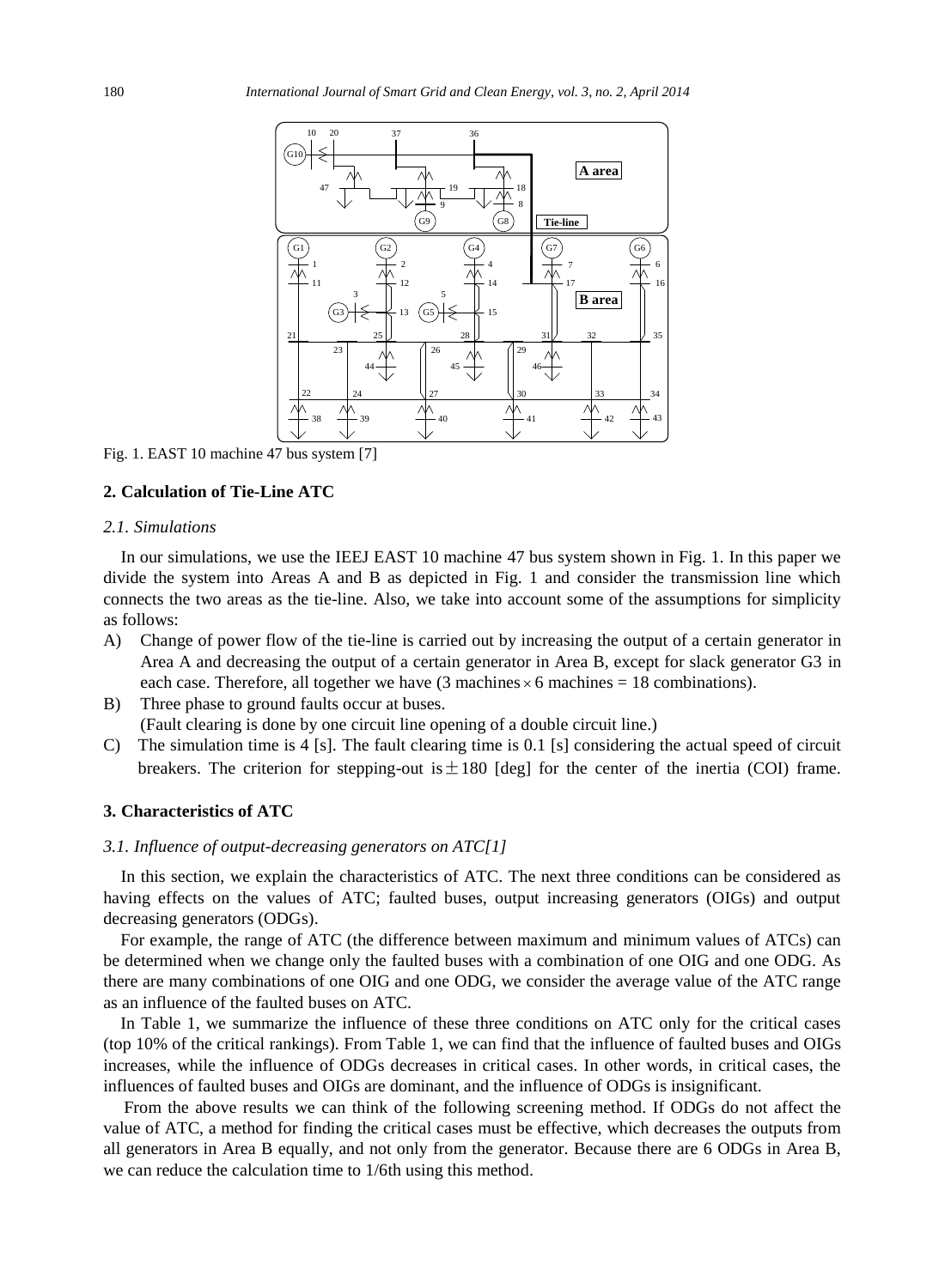Table 1. Influence of three conditions on ATC (for critical cases)

|                                           | Range of ATC (average) |
|-------------------------------------------|------------------------|
| Selection of faulted buses                | $4.28$ [pu]            |
| Selection of output increasing generators | $4.63$ [pu]            |
| Selection of output decreasing generators | $0.15$ [pu]            |

#### Table 2. Ranking of ATC

(a) Output decrease of one GEN (b) Output decrease of all GEN

| Ranking | case          | ATC[pu] | Ranking | case          | ATC[pu] |
|---------|---------------|---------|---------|---------------|---------|
|         | G10-f36-o17   | 0.70    |         | G10-f36-o17   | 0.76    |
| 1       | $G9-f36-017$  | 0.70    |         | $G9-f36-017$  | 0.76    |
| 3       | $G8-f36-017$  | 0.72    | 3       | $G8-f36-017$  | 0.79    |
| 4       | $G10-f37-036$ | 0.85    | 4       | $G10-f20-037$ | 0.90    |
| 5       | $G10-f20-037$ | 0.89    | 5       | G10-f37-o36   | 0.93    |
| 6       | $G9-f37-036$  | 0.90    | 6       | $G9-f37-036$  | 1.00    |
| 7       | $G10-f37-020$ | 1.07    |         | $G10-f37-020$ | 1.14    |
| 8       | $G10-f36-037$ | 1.10    | 8       | G10-f36-o37   | 1.20    |
| 9       | $G9-f19-018$  | 1.15    | 9       | $G9-f19-018$  | 1.22    |
| 10      | G9-f36-o37    | 1.16    | 10      | G9-f17-o36    | 1.24    |

G□-f□-o□ G□:Output Increasing Generator f□:Fault Bus o□:Other Bus

Table 3. Total number of output increasing generators and tie-line ATC (a)With the tie-line fault case

| Number of OIGs<br>ATC[pu]                             |                              |  |  |  |
|-------------------------------------------------------|------------------------------|--|--|--|
|                                                       | $0.76/G10$ -fault36-other17  |  |  |  |
|                                                       | $0.79/G8.9$ -fault36-other17 |  |  |  |
|                                                       | 0.79/G8,9,10-fault36-other17 |  |  |  |
| (b) Without the tie-line fault case                   |                              |  |  |  |
| Number of OIGs<br>ATC[pu]<br>0.90/G10-fault20-other37 |                              |  |  |  |
| 1.00/G9,10-fault37-other36                            |                              |  |  |  |
|                                                       | 1.36/G8.9.10-fault37-other36 |  |  |  |

(OIGs: Output Increasing Generators)

Table 2 compares the ATC ranking when outputs of individual generators are decreased with the ATC ranking when outputs of all generators in B area are decreased equally. From the two critical rankings in Table 2, we can see that the ranking of (B) is in good agreement with the ranking of (A). From the above results, we can confirm the effectiveness of this method. In this paper, we use this method for calculating ATC hereafter.

#### *3.2. Number of output increasing generator*

In this paper, we have assumed that output of only one generator in A area is increased for change of the power flow of the tie-line. However, in reality, it is only necessary to change the output of one generator for calculating the tie-line ATC. This is because power systems become unstable if any of generators steps out and a generator often steps out when the output of the one generator is increased.

Table 3 shows the relationship between the total number of OIGs and the tie-line ATCs. (The tie-line ATCs are calculated with increasing outputs of OIGs equally.) As shown in Table3, the tie-line ATCs become larger as the number of OIGs increase. From the above results, we can confirm that it is adequate to take into account of the cases in which output of one OIG is increased, for calculating the tie-line ATC.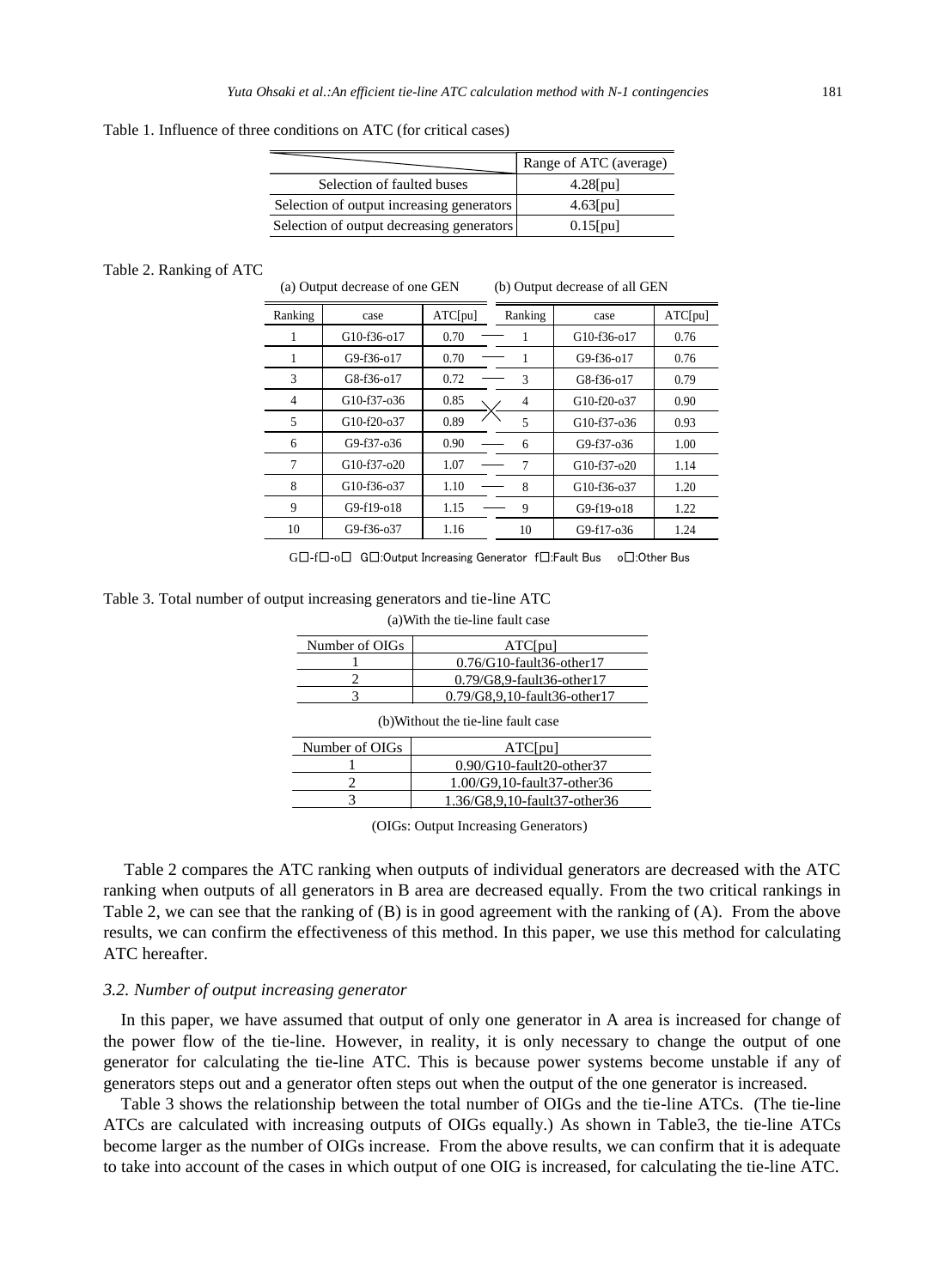#### *3.3. Consideration of the fault case*

When we calculate the transient stability ATC, if the most critical cases can be judged before the simulations, we can reduce the number of calculations. Table 4 shows the top ten cases of ATC rankings of generator combinations at the three kinds of load multipliers (90%). The highlighted parts in the table mean faults at the tie-line buses.

From Table 4, we believe that the faults at the A area are the near critical cases. This is because the transmission lines in the A area are heavy-loaded. Also, we can see that the fault case at the tie line is very severe case. However, we focus on the fault cases without tie line fault. Then, we compare the tie line fault case with other fault cases and finally decide tie-line ATC.

If we focus on fault cases without tie line fault, we can find that the faults at buses near outputincreasing generators are critical cases. From these results, we can generate the following screening method. Even if a screening object is limited to a fault at buses near output-increasing generators, we can calculate the transient stability ATC accurately and reduce the calculation time. Assuming that there are N faults, we can reduce the calculation time to 1/N by using this method.

| rank           |       | G8_up-Gall_down |            | G9_up-Gall_down |       | G10_up-Gall_down |       |       |            |
|----------------|-------|-----------------|------------|-----------------|-------|------------------|-------|-------|------------|
|                | fault | other           | <b>ATC</b> | fault           | other | <b>ATC</b>       | fault | other | <b>ATC</b> |
|                | 36    | 17              | 0.79       | 36              | 17    | 0.76             | 36    | 17    | 0.76       |
| $\overline{c}$ | 17    | 36              | 1.34       | 37              | 36    | 1.00             | 20    | 37    | 0.90       |
| 3              | 37    | 36              | 2.59       | 19              | 18    | 1.22             | 37    | 36    | 0.93       |
| 4              | 18    | 19              | 2.65       | 17              | 36    | 1.26             | 37    | 20    | 1.14       |
| 5              | 36    | 37              | 2.70       | 36              | 37    | 1.27             | 36    | 37    | 1.20       |
| 6              | 19    | 18              | 3.28       | 19              | 47    | 1.41             | 17    | 36    | 1.24       |
| 7              | 37    | 20              | 3.35       | 37              | 20    | 1.48             | 19    | 18    | 1.36       |
| 8              | 20    | 37              | 3.42       | 20              | 37    | 2.24             | 19    | 47    | 1.52       |
| 9              | 19    | 47              | 3.45       | 18              | 19    | 2.31             | 47    | 19    | 1.82       |
| 10             | 25    | 26              | 3.99       | 25              | 26    | 2.96             | 18    | 19    | 2.23       |

Table 4. ATC ranking of generator combinations

# **4. Relationship of CCT and Generator Output**

#### *4.1. Relationship between* Δ *generator output and CCT*

Generally, CCT is considered as the index for assessing the degree of system stability (unstability) for the contingency.

For instance, if a CCT at a contingency is larger than an actual circuit breaker operating time in the power system, the transient stability in the power systems is stable, otherwise it is unstable.

Fig. 2 shows the change of CCT when the generator output increases.

Here, Fig. 2 shows the result of fault cases at the bus near output-increasing generator 10. Similar linear relationships were also obtained for other cases. With the results, we propose an ATC calculation method as follows.



Fig. 2. Generator output –CCT relationship (fault 20-37).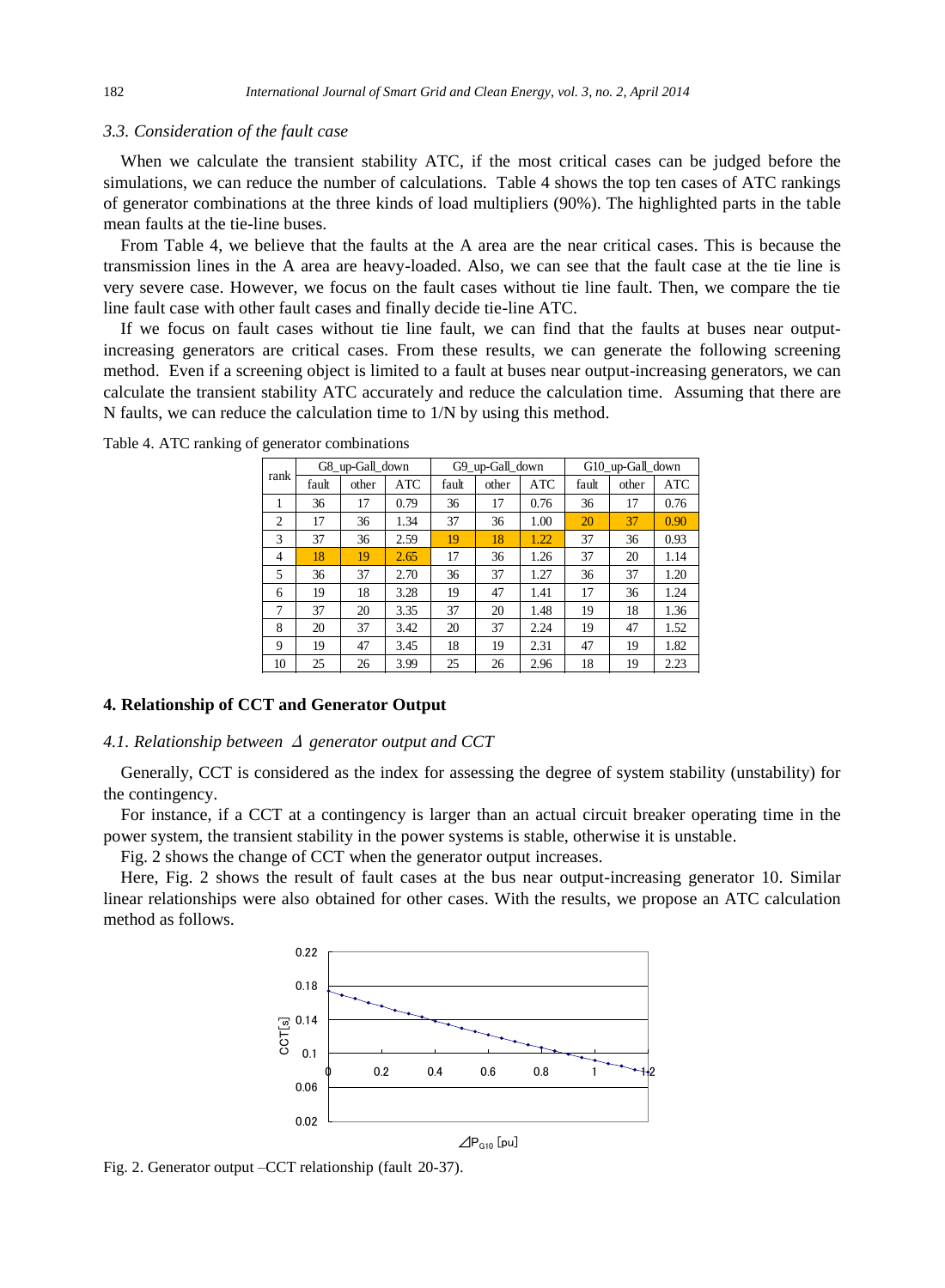## *4.2. ATC calculation method by using CCT*

Step 1: Compute CCTpresent at the present state (The increment of tie-line power flow  $\Delta$  Ptie=0[pu]) by using the RIDGE theory.

Step 2: Compute CCTfuture at a future state (For example,  $\Delta$  Ptie=0.5[pu]) by using the RIDGE theory.

Step 3: Calculate the linear expression between the points computed above (CCTpresent and CCTfuture). Calculate the crossing point between the assumed circuit breaker operating time(0.10[s]) in the power system and the linear expression. The crossing point (tie-line power flow) is an ATCestimate.

$$
ATC_{\text{estimate}} = \frac{\Delta Ptie \times (0.1 - CCT_{\text{present}})}{CCT_{\text{future}} - CCT_{\text{present}}}
$$
\n
$$
\tag{1}
$$

Repeat the ATC estimation to improve the accuracy for ATC<sub>estimate</sub>.

Step 4: Compute CCT by setting the tie-line flow increment equal to the estimated ATC. When CCT equals approximately 0.1[s], finish the calculation.

Step 5: Compute CCT by using the RIDGE theory. Then, calculate a newly estimated ATC by using two points.

The accuracy of the estimated ATC will be improved as the reiteration number increases. Considering the calculation time, we set only one reiteration.

#### **5. Screening Method**

#### *5.1. Severity index using the individual TEF (proposed index) [6]*

Multiplying (2) by  $\omega$ <sub>i</sub> and then integrating with respect to time, we can obtain an individual transient energy function (TEF) as shown in (2).

$$
V_{i} = \int_{0}^{t} (M_{i} \frac{d\omega_{i}}{dt} - P_{mi} + P_{ei}(Y^{P}, \theta) + R_{i}P_{COA}) \cdot \omega_{i} dt
$$
  
\n
$$
= \int_{0}^{\omega_{i}} (M_{i}\omega_{i}) d\omega_{i} + \int_{\theta_{i}^{s}}^{\theta_{i}} (-P_{mi} + P_{ei}(Y^{P}, \theta) + R_{i}P_{COA}) d\theta_{i}
$$
  
\n
$$
= \frac{1}{2} M_{i} \omega_{i}^{2} + \int_{\theta_{i}^{s}}^{\theta_{i}} (-Pm_{i} + Pe_{i}(Y^{P}, \theta) + R_{i}P_{COA}) d\theta_{i}
$$
  
\n
$$
= V_{ki} + V_{pi}
$$
 (2)

where  $V_{pi}$  is individual potential energy,  $Y^P$  is post fault admittance matrix, and  $V_{ki}$  is individual kinetic energy

In this paper, we first make a severity index using the individual TEF and propose a method which estimates the severest fault point by using the index. The proposed index is shown in equation (3).

$$
\text{Proposed\_index} = (V_{iup}^{1pu} (T_{cl}) - V_{iup}^{base} (T_{cl})) \times \theta_{iup}^{1pu} (T_{cl}) \tag{3}
$$

- $V_{up}$  : the value of individual TEF of output increasing generators
- 1pu : the value when output is increased by 1 pu
- *base* : the value with base output
- $(T<sub>cl</sub>)$ : the fault clearing time (0.1 sec)

We use the value of the individual TEF when the output is increased by 1 pu in order to estimate the influence of the output increment. The physical meaning of the index is that we take into account the effects of the individual TEF and the rotor angle in the form of multiplication. When we consider the tieline ATC with transient stability constraints, we must consider "the influence of the output increment",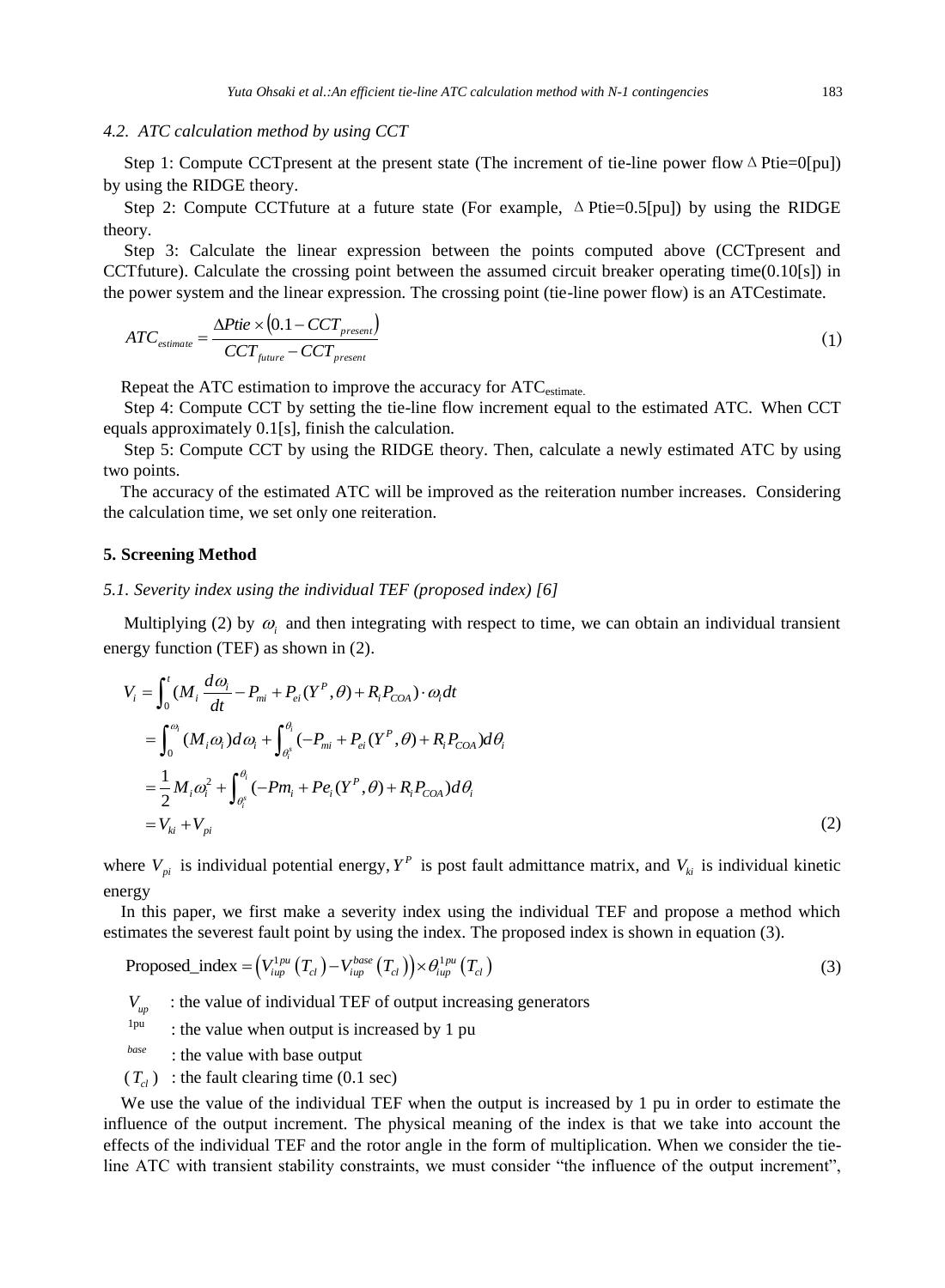"the severity of the fault" and "the severity of the post-fault condition" together.

Also, we use the value of the individual TEF at  $T_{c1}$  in (3). This is because the value of the individual TEF does not change after the  $T_{c1}$  based on the characteristics of the individual TEF.

# **6. The Proposed Method of The Tie Line ATC**

The outline of the proposed method is as follows:

- 1) First, we estimate the most critical cases from the faults at buses near output-increasing generators by using the individual transient energy functions. Then, we calculate the ATC value of the estimated case using the linear relationship of the increment of the generator outputs and CCTs.
- 2) There is no guarantee that the case estimated in Step (1) is the most critical case that determines the value of the tie-line ATC (Without the tie-line fault case). Thus, for calculating an accurate tie-line ATC (Without the tie-line fault case), we carry out the transient stability calculations for all the cases without the tie-line fault case under the condition where the power flow of the tie-lines is increased to the estimated value of the tie-line ATC.
- 3) If some unstable cases exist in the transient stability calculations for the cases, we estimate the most critical case out of the unstable cases using the values of the stepping-out times, and calculate the ATC value for the estimated case.
- 4) Next, we carry out transient stability calculations for the unstable cases again under the condition where the power flow of the tie-lines is increased to the estimated value of the tie-line ATC.
- 5) After repeating these Steps, we can locate the most critical case, and the ATC of that case becomes the tie-line ATC (Without the tie-line fault case). Then, we compare it with ATC at the tie-line fault case, and finally locate the tie-line ATC.

# **7. Simulations**

# *7.1. Simulation*

Simulations are carried out to verify the validity of the proposed ATC calculation method using the IEEJ 10 machine 47 bus model system in Fig. 1 [7]. The load multiplier is 90% for Simulation.

- 1) First, we estimate the most critical case from the faults at the buses near output-increasing generators by using the transient energy functions. Table 5 shows the results of the screenings. We calculate the ATC value of the estimated case using the proposed method. Table 6 shows the transient stability ATC (candidate).
- 2) There is no guarantee that the case estimated in step 1) is the most critical case that determines the value of the tie-line ATC (without the tie-line fault case). Thus, for calculating an accurate tie-line ATC (without the tie-line fault case), we carry out transient stability calculations for all the cases without the tie-line fault case under the condition where the power flow of the tie-lines is increased to the estimated value of the tie-line ATC (0.89 pu).
- 3) As a result, the all cases without the tie-line fault case are stable. Therefore, we calculate the ATC at the tie-line fault case using the proposed method. Table 7 shows the transient stability ATC at the tie-line fault case.

From Table 6 and 7, we compare the ATC (0.77 pu) with the other fault cases ATC (0.89 pu), and we can see the tie-line fault case is the most critical case. Therefore, 0.77 pu (calculated at step 2)) indicates the real tie-line ATC. Finally, we show the accuracy of the proposed method in Table 8.

We can confirm that the proposed method is effective for calculating the real tie-line ATC for N-1 contingencies fast and accurately.

| Case        | $G10$ _up       | $G9$ _up        | $G8$ _up        |
|-------------|-----------------|-----------------|-----------------|
|             | Gall down       | Gall down       | Gall down       |
| fault-other | fault20-other37 | fault19-other18 | fault18-other19 |
| Index Value | 229.066         | 198.899         | 144.777         |

Table 5. Result of screenings